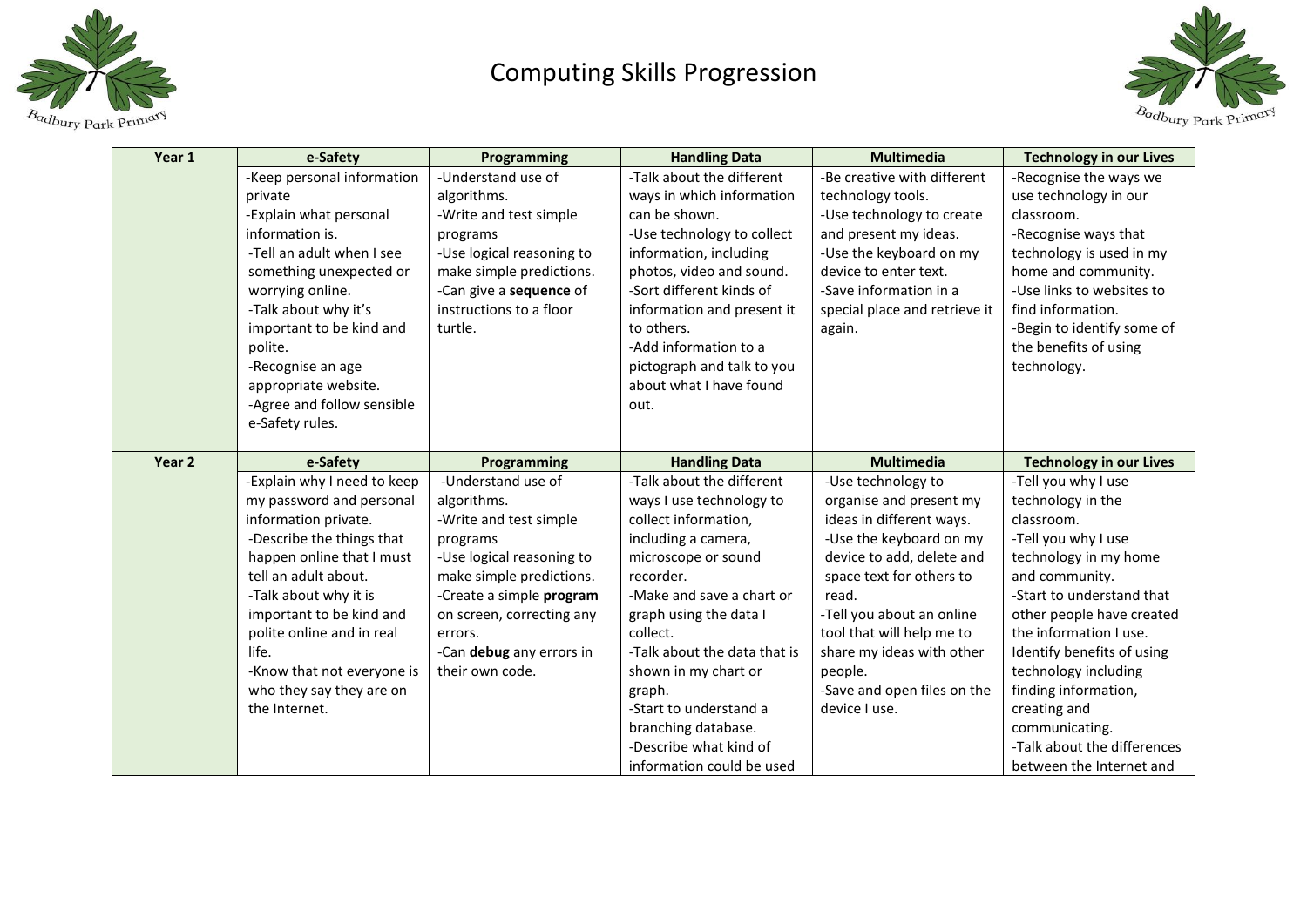

## Computing Skills Progression



|        |                             |                              | to help investigate a         |                              | things in the physical data Park Pri |
|--------|-----------------------------|------------------------------|-------------------------------|------------------------------|--------------------------------------|
|        |                             |                              | question.                     |                              | world.                               |
| Year 3 | e-Safety                    | Programming                  | <b>Handling Data</b>          | <b>Multimedia</b>            | <b>Technology in our Lives</b>       |
|        | -Talk about what makes a    | -Understand use of           | -Talk about the different     | -Create different effects    | -Save and retrieve work on           |
|        | secure password and why     | algorithms.                  | ways data can be              | with different technology    | the Internet, the school             |
|        | they are important.         | -Write and test simple       | organised.                    | tools.                       | network or my own device.            |
|        | -Protect my personal        | programs                     | -Search a ready-made          | -Combine a mixture of text,  | -Talk about the parts of a           |
|        | information when I do       | -Use logical reasoning to    | database to answer            | graphics and sound to        | computer.                            |
|        | different things online.    | make simple predictions.     | questions.                    | share my ideas and           | -Tell you ways to                    |
|        | -Use the safety features of |                              | -Collect data help me         | learning.                    | communicate with others              |
|        | websites as well as         | -Understand that programs    | answer a question.            | -Use appropriate keyboard    | online.                              |
|        | reporting concerns to an    | are made up of sequences     | -Add to a database.           | commands to amend text       | -Describe the World Wide             |
|        | adult.                      | of instructions.             | -Make a branching             | on my device, including      | Web as the part of the               |
|        | -Recognise websites and     | -Understand that             | database.                     | making use of a              | Internet that contains               |
|        | games appropriate for my    | computers accept             | -Use a data logger to         | spellchecker.                | websites.                            |
|        | age.                        | input and produce output.    | monitor changes and can       | -Evaluate my work and        | -Use search tools to find            |
|        | -Make good choices about    | -Identify the most common    | talk about the information    | improve its effectiveness.   | and use an appropriate               |
|        | how long I spend online.    | forms of input (e.g.         | collected.                    | -Use an appropriate tool to  | website.                             |
|        | -Ask an adult before        | keyboard and                 |                               | share my work online.        | -Think about whether I can           |
|        | downloading files and       | mouse/trackpad or            |                               |                              | use images that I find               |
|        | games from the Internet.    | touch screen) and output     |                               |                              | online in my own work.               |
|        | -Post positive comments     | (screen and speakers) for a  |                               |                              |                                      |
|        | online.                     | computer.                    |                               |                              |                                      |
|        |                             | -Distinguish between         |                               |                              |                                      |
|        |                             | input and output.            |                               |                              |                                      |
| Year 4 | e-Safety                    | Programming                  | <b>Handling Data</b>          | <b>Multimedia</b>            | <b>Technology in our Lives</b>       |
|        | -Choose a secure password   | -Understand use of           | -Organise data in different   | -Use photos, video and       | -Tell you whether a resource         |
|        | and appropriate screen      | algorithms.                  | ways.                         | sound to create an           | I am using is on the Internet,       |
|        | name when I am using a      | -Write and test simple       | -Collect data and identify    | atmosphere when              | the school network or my             |
|        | website.                    | programs                     | where it could be inaccurate. | presenting to different      | own device.                          |
|        | -Talk about the ways I can  | -Use logical reasoning to    | -Plan, create and search a    | audiences.                   | -Identify key words to use           |
|        | protect myself and my       | make simple predictions.     | database to answer            | -Be confident to explore new | when searching safely on the         |
|        | friends from harm online.   |                              | questions.                    | media to extend what I can   | World Wide Web.                      |
|        | -Use the safety features of | -Use logical reasoning to    | -Choose the best way to       | achieve.                     | -Think about the reliability of      |
|        | websites as well as         | detect and correct errors in | present data to my friends.   | -Change the appearance of    | information I read on the            |
|        | reporting concerns to an    | programs.                    |                               | text to increase its         | World Wide Web.                      |
|        | adult.                      |                              |                               | effectiveness.               |                                      |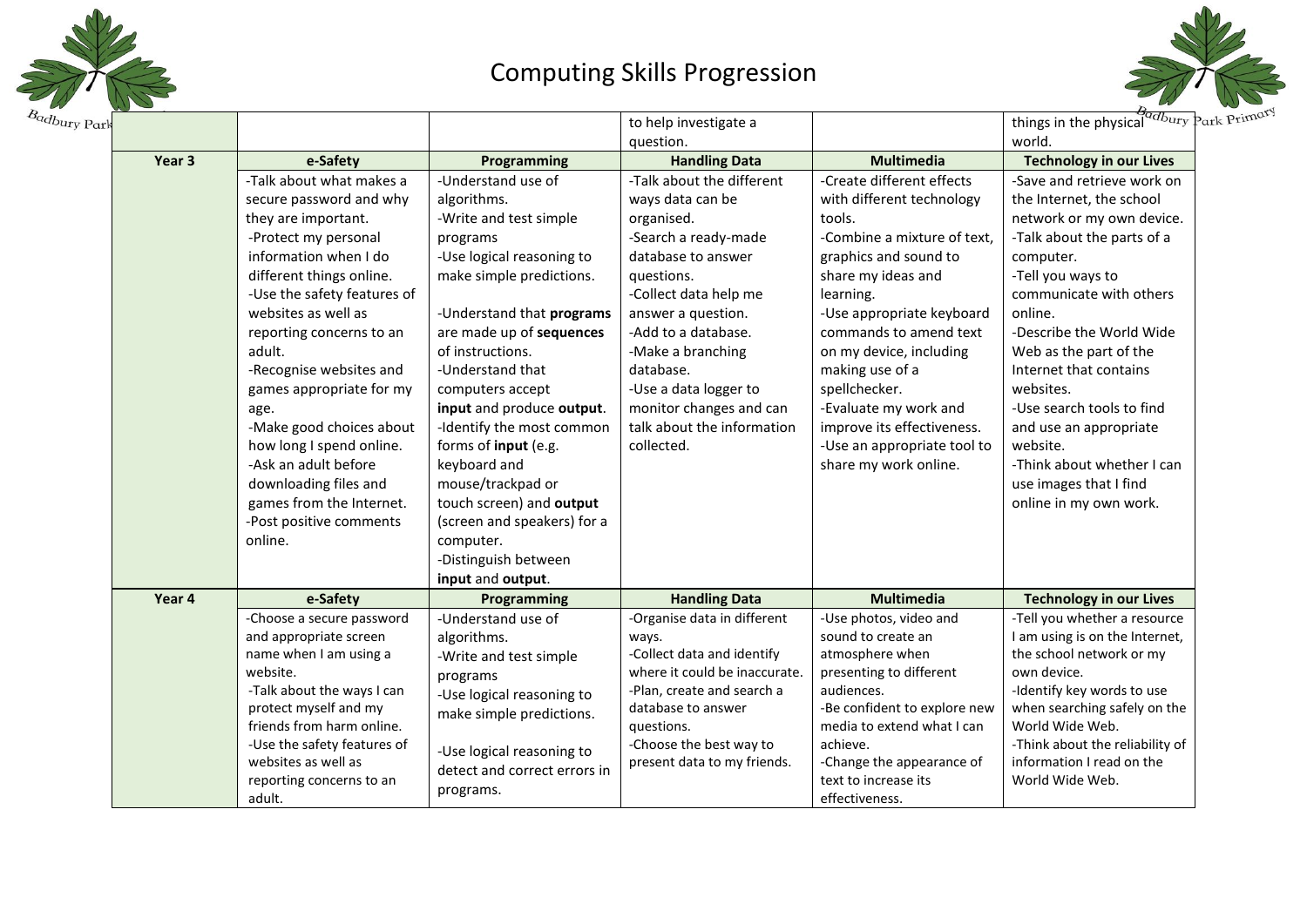

## Computing Skills Progression



| dbury Park | -Know that anything I share<br>online can be seen by<br>others.<br>-Choose websites, apps and<br>games that are appropriate<br>for my age.<br>-Help my friends make good<br>choices about the time they<br>spend online.<br>-Talk about why I need to<br>ask a trusted adult before<br>downloading files and<br>games from the Internet.<br>-Comment positively and<br>respectfully online and<br>through text messages.       | -Give well-thought-through<br>reasons for errors they find<br>in programs and explain<br>how they have fixed these.<br>-Can use sequence and<br>repetition in programs.<br>-Can write a <b>program</b> that<br>accepts keyboard input<br>and produces on-screen<br>output.                                                                                                                                                                        | -Use a data logger to record<br>and share my readings with<br>my friends.                                                                                                                                                                                                                                                        | -Create, modify and present<br>documents for a particular<br>purpose.<br>-Use a keyboard confidently<br>and make use of a<br>spellchecker to write and<br>review my work.<br>-Use an appropriate tool to<br>share my work and<br>collaborate online.<br>-Give constructive feedback<br>to my friends to help them<br>improve their work and<br>refine my own work.                                                                                                                  | Park Prin<br>-Tell you how to check WRBry<br>owns photos, text and<br>clipart.<br>-Create a hyperlink to a<br>resource on the World<br>Wide Web.<br>-Recognise that websites<br>use different methods to<br>advertise products.                                                                                                                                                                                                         |
|------------|--------------------------------------------------------------------------------------------------------------------------------------------------------------------------------------------------------------------------------------------------------------------------------------------------------------------------------------------------------------------------------------------------------------------------------|---------------------------------------------------------------------------------------------------------------------------------------------------------------------------------------------------------------------------------------------------------------------------------------------------------------------------------------------------------------------------------------------------------------------------------------------------|----------------------------------------------------------------------------------------------------------------------------------------------------------------------------------------------------------------------------------------------------------------------------------------------------------------------------------|-------------------------------------------------------------------------------------------------------------------------------------------------------------------------------------------------------------------------------------------------------------------------------------------------------------------------------------------------------------------------------------------------------------------------------------------------------------------------------------|-----------------------------------------------------------------------------------------------------------------------------------------------------------------------------------------------------------------------------------------------------------------------------------------------------------------------------------------------------------------------------------------------------------------------------------------|
| Year 5     | e-Safety                                                                                                                                                                                                                                                                                                                                                                                                                       | Programming                                                                                                                                                                                                                                                                                                                                                                                                                                       | <b>Handling Data</b>                                                                                                                                                                                                                                                                                                             | <b>Multimedia</b>                                                                                                                                                                                                                                                                                                                                                                                                                                                                   | <b>Technology in our Lives</b>                                                                                                                                                                                                                                                                                                                                                                                                          |
|            | -Choose a secure password<br>and screen name.<br>-Protect my password and<br>other personal<br>information.<br>-Explain why I need to<br>protect myself and my<br>friends and the best ways<br>to do this, including<br>reporting concerns to an<br>adult.<br>-Know that anything I post<br>online can be seen, used<br>and may affect others.<br>-Talk about the dangers of<br>spending too long online<br>or playing a game. | -Understand use of<br>algorithms.<br>-Write and test simple<br>programs<br>-Use logical reasoning to<br>make simple predictions.<br>-Can use sequence,<br>selection and repetition in<br>programs.<br>-Can write a program that<br>accepts keyboard and<br>mouse input and produces<br>output on screen and<br>through speakers.<br>-Can show an awareness of<br>the importance of<br>good user-interface design<br>when developing a<br>program. | -Use a spreadsheet and<br>database to collect and<br>record data.<br>-Choose an appropriate<br>tool to help me collect<br>data.<br>-Present data in an<br>appropriate way.<br>-Search a database using<br>different operators to<br>refine my search.<br>-Talk about mistakes in<br>data and suggest how it<br>could be checked. | -Use text, photo, sound<br>and video editing tools to<br>refine my work.<br>-Use the skills I have<br>already developed to<br>create content using<br>unfamiliar technology.<br>-Select, use and combine<br>the appropriate technology<br>tools to create effects that<br>will have an impact on<br>others.<br>-Select an appropriate<br>online or offline tool to<br>create and share ideas.<br>-Review and improve my<br>own work and support<br>others to improve their<br>work. | -Describe different parts of<br>the Internet.<br>-Use different online<br>communication tools for<br>different purposes.<br>-Use a search engine to<br>find appropriate<br>information and check its<br>reliability.<br>-Recognise and evaluate<br>different types of<br>information I find on the<br>World Wide Web.<br>-Describe the different<br>parts of a webpage.<br>-Find out who the<br>information on a webpage<br>belongs to. |